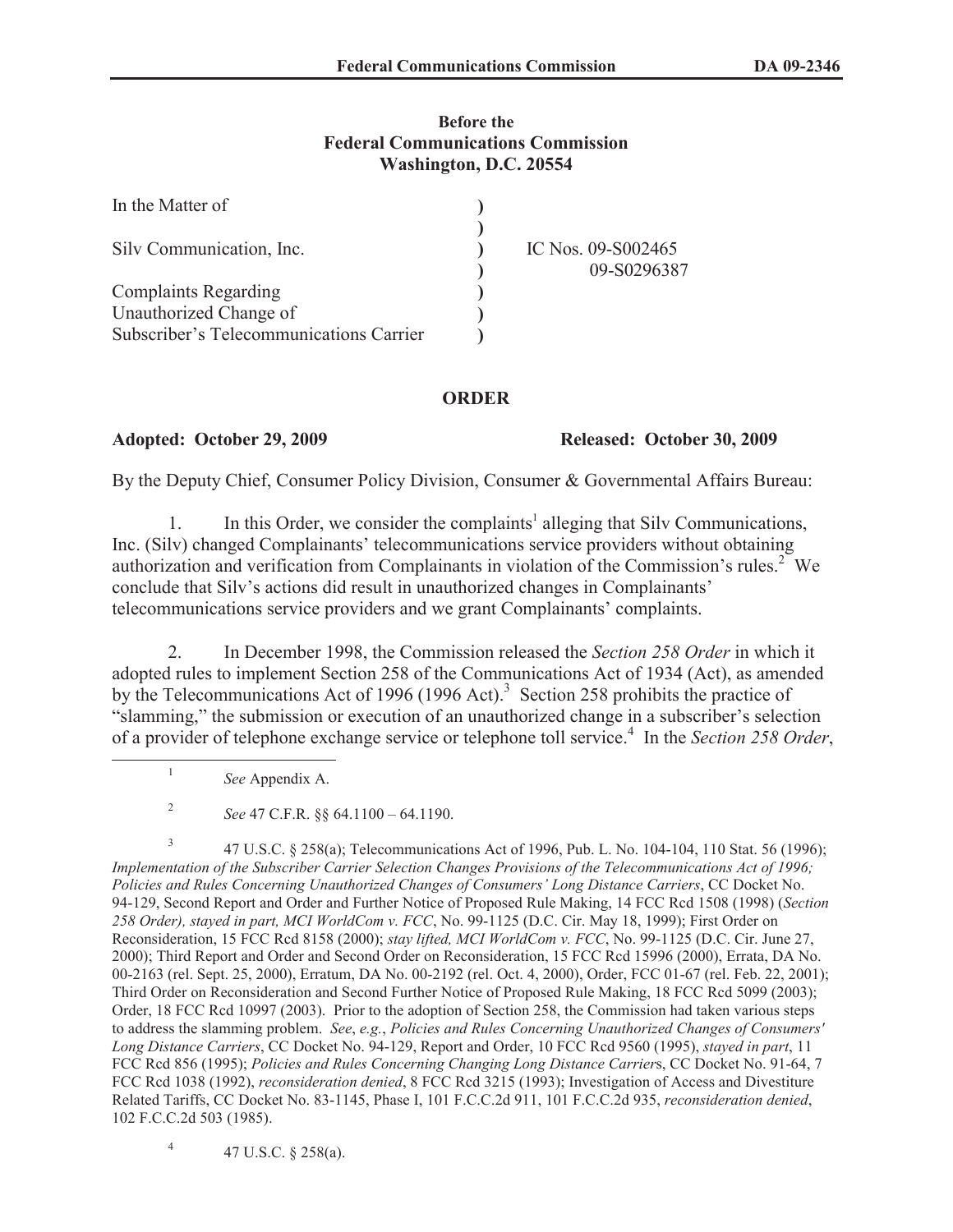the Commission adopted aggressive new rules designed to take the profit out of slamming, broadened the scope of the slamming rules to encompass all carriers, and modified its existing requirements for the authorization and verification of preferred carrier changes. The rules require, among other things, that a carrier receive individual subscriber consent before a carrier change may occur.<sup>5</sup> Pursuant to Section 258, carriers are absolutely barred from changing a customer's preferred local or long distance carrier without first complying with one of the Commission's verification procedures.<sup>6</sup> Specifically, a carrier must: (1) obtain the subscriber's written or electronically signed authorization in a format that meets the requirements of Section 64.1130; (2) obtain confirmation from the subscriber via a toll-free number provided exclusively for the purpose of confirming orders electronically; or (3) utilize an independent third party to verify the subscriber's order.<sup>7</sup>

3. The Commission also has adopted liability rules. These rules require the carrier to absolve the subscriber where the subscriber has not paid his or her bill. In that context, if the subscriber has not already paid charges to the unauthorized carrier, the subscriber is absolved of liability for charges imposed by the unauthorized carrier for service provided during the first 30 days after the unauthorized change.<sup>8</sup> Where the subscriber has paid charges to the unauthorized carrier, the Commission's rules require that the unauthorized carrier pay 150% of those charges to the authorized carrier, and the authorized carrier shall refund or credit to the subscriber 50% of all charges paid by the subscriber to the unauthorized carrier.<sup>9</sup> Carriers should note that our actions in this order do not preclude the Commission from taking additional action, if warranted, pursuant to Section 503 of the Act.<sup>10</sup>

4. We received Complainants' complaints alleging that Complainants' telecommunications service providers had been changed to Silv without Complainants' authorization.<sup>11</sup> Pursuant to Sections 1.719 and 64.1150 of our rules,<sup>12</sup> we notified Silv of the complaints and Silv responded.<sup>13</sup> In its responses, Silv stated that authorization was received and confirmed through third party verifications (TPVs). We have reviewed the TPVs Silv filed with

- 5 *See* 47 C.F.R. § 64.1120.
- 6 47 U.S.C. § 258(a).

7 *See* 47 C.F.R. § 64.1120(c). Section 64.1130 details the requirements for letter of agency form and content for written or electronically signed authorizations. 47 C.F.R. § 64.1130.

8 *See* 47 C.F.R. §§ 64.1140, 64.1160. Any charges imposed by the unauthorized carrier on the subscriber for service provided after this 30-day period shall be paid by the subscriber to the authorized carrier at the rates the subscriber was paying to the authorized carrier at the time of the unauthorized change. *Id.*

9 *See* 47 C.F.R. §§ 64.1140, 64.1170.

- <sup>10</sup> *See* 47 U.S.C. § 503.
- <sup>11</sup> *See* Appendix A.

<sup>12</sup> 47 C.F.R. § 1.719 (Commission procedure for informal complaints filed pursuant to Section 258 of the Act); 47 C.F.R. § 64.1150 (procedures for resolution of unauthorized changes in preferred carrier).

<sup>13</sup> *See* Appendix A.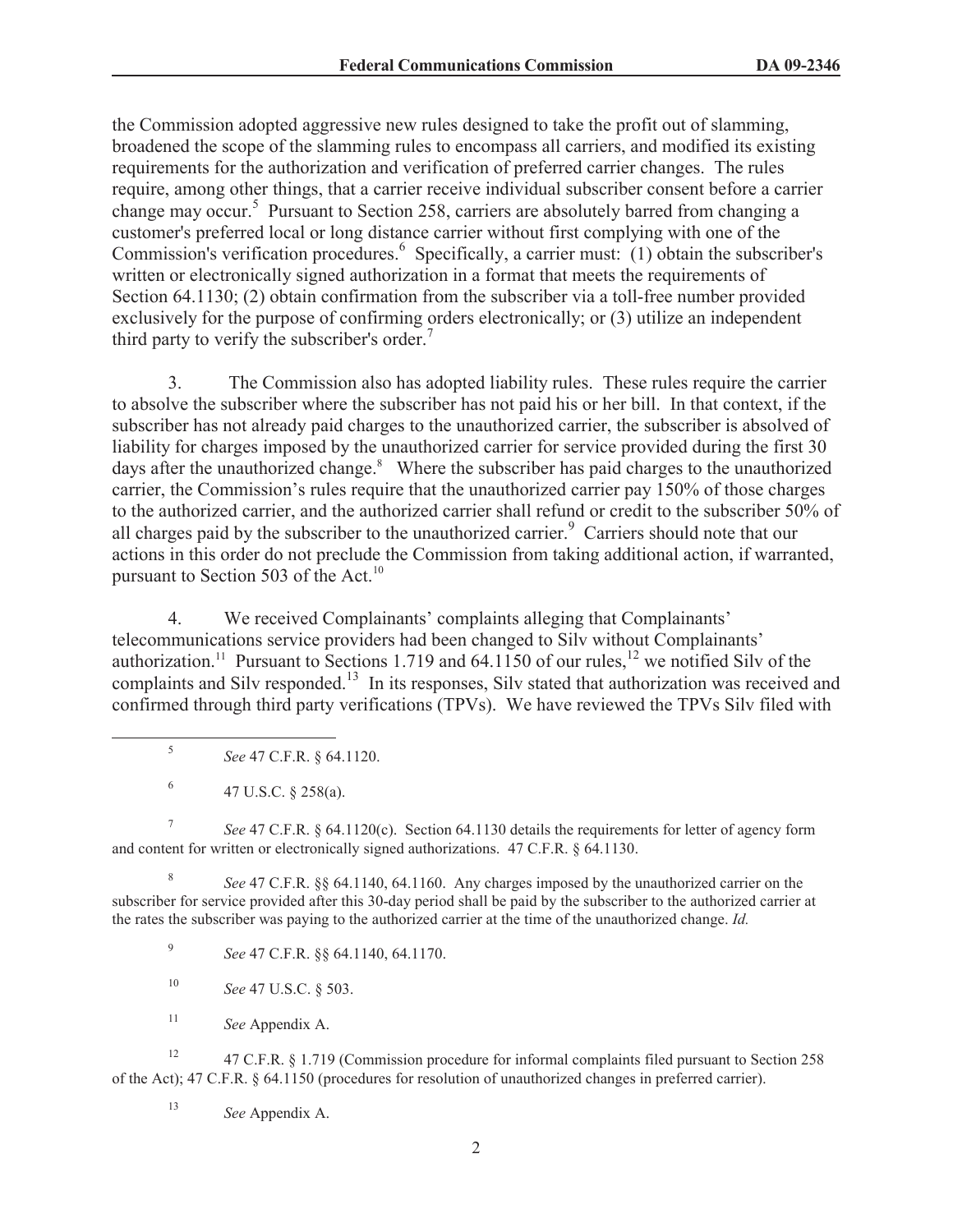its responses. In each case, the verifier failed to convey that long distance service encompasses all international calls. <sup>14</sup> We conclude that Silv did not provide clear and convincing evidence of valid authorized carrier changes by Complainants.<sup>15</sup> Therefore, Silv violated the Commission's carrier change rules and we discuss Silv's liability below.<sup>16</sup>

5. Pursuant to Section 64.1170(b) our rules, Silv must forward to the authorized carriers an amount equal to 150% of all charges paid by the subscriber to Silv along with copies of any telephone bills issued from Silv to the Complainant.<sup>17</sup> Within ten days of receipt of this amount, the authorized carriers shall provide a refund or credit to Complainant in the amount of 50% of all charges paid by Complainant to Silv. Complainant has the option of asking the authorized carriers to re-rate Silv's charges based on the authorized carrier's rates and, on behalf of Complainant, seek from Silv any re-rated amount exceeding 50% of all charges paid by Complainant to Silv. The authorized carriers must also send a notice to the Commission, referencing this Order, stating that it has given a refund or credit to Complainant.<sup>18</sup> If the authorized carriers have not received the reimbursement required from Silv within 45 days of the release of this Order, the authorized carriers must notify the Commission and Complainant accordingly. The authorized carriers also must notify the Complainant of his or her right to pursue a claim against Silv for a refund of all charges paid to Silv.<sup>19</sup>

6. Accordingly, IT IS ORDERED that, pursuant to Section 258 of the Communications Act of 1934, as amended, 47 U.S.C. § 258, and Sections 0.141, 0.361 and 1.719 of the Commission's rules, 47 C.F.R. §§ 0.141, 0.361, 1.719, the complaints filed against Silv Communication, Inc. ARE GRANTED.

7. IT IS FURTHER ORDERED that, pursuant to section 64.1170(d) of the Commission's rules, 47 C.F.R. § 64.1170(d), Complainants are entitled to absolution for the charges incurred during the first thirty days after the unauthorized change occurred and neither the Silv nor the authorized carriers may pursue any collection against Complainants for those charges.

<sup>16</sup> If either Complainant is unsatisfied with the resolution of this complaint, Complainant may file a formal complaint with the Commission pursuant to Section 1.721 of the Commission's rules, 47 C.F.R. § 1.721. Such filing will be deemed to relate back to the filing date of such Complainant's informal complaint so long as the formal complaint is filed within 45 days from the date this order is mailed or delivered electronically to Complainant. *See* 47 C.F.R. § 1.719.

<sup>17</sup> See 47 C.F.R § 64.1170(b)(1),(2).

<sup>18</sup> *See* 47 C.F.R. § 64.1170(c).

<sup>19</sup> *See* 47 C.F.R. § 64.1170(e).

<sup>14</sup> *See* 47 C.F.R. §§ 64.1120(c)(3)(iii).

<sup>15</sup> *See* 47 C.F.R. §§ 64.1150(d).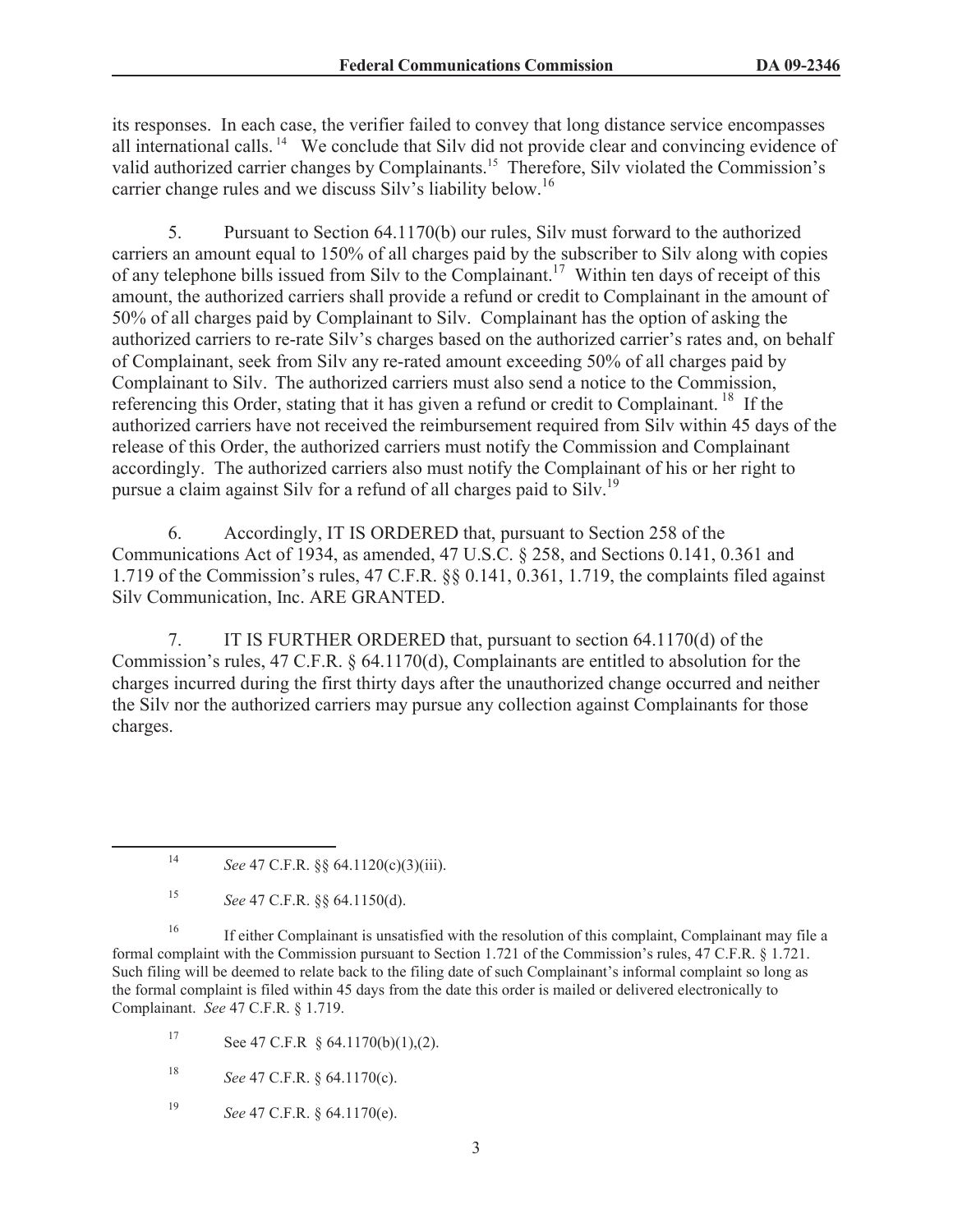8. IT IS FURTHER ORDERED that this Order is effective upon release.

## FEDERAL COMMUNICATIONS COMMISSION

Nancy A. Stevenson, Deputy Chief Consumer Policy Division Consumer & Governmental Affairs Bureau